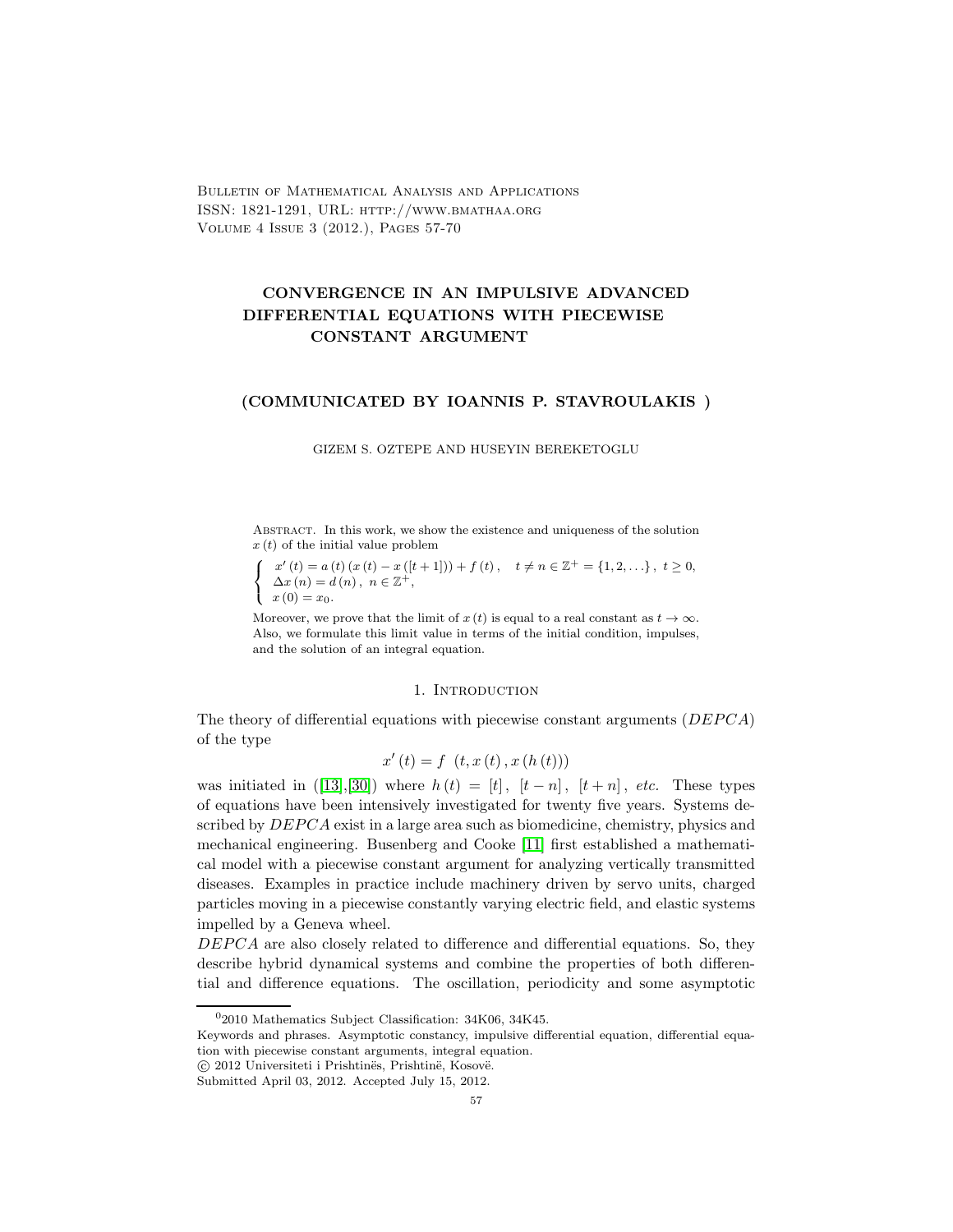properties of various differential equations with piecewise constant arguments were methodically demonstrated in  $([1]-[4], [21]-[23], [25]-[28], [31]$  $([1]-[4], [21]-[23], [25]-[28], [31]$  $([1]-[4], [21]-[23], [25]-[28], [31]$  $([1]-[4], [21]-[23], [25]-[28], [31]$  $([1]-[4], [21]-[23], [25]-[28], [31]$  $([1]-[4], [21]-[23], [25]-[28], [31]$  $([1]-[4], [21]-[23], [25]-[28], [31]$  $([1]-[4], [21]-[23], [25]-[28], [31]$  $([1]-[4], [21]-[23], [25]-[28], [31]$  $([1]-[4], [21]-[23], [25]-[28], [31]$  $([1]-[4], [21]-[23], [25]-[28], [31]$  $([1]-[4], [21]-[23], [25]-[28], [31]$  $([1]-[4], [21]-[23], [25]-[28], [31]$  $([1]-[4], [21]-[23], [25]-[28], [31]$ ). Also, Wiener's book [\[32\]](#page-13-6) is a distinguished source in this area.

The theory of impulsive differential equations developed rapidly, in recent years. This improvement is particularly due to the fact that many phenomena and process in natural sciences such as physics, population dynamics, ecology, biology, etc., can be simulated by these types of equations. There are many works about impulsive differential equations  $([20], [26])$  $([20], [26])$  $([20], [26])$  $([20], [26])$  $([20], [26])$ . The monographs  $([6], [29])$  $([6], [29])$  $([6], [29])$  $([6], [29])$  $([6], [29])$  are good sources for impulsive differential equations.

But, there are only a few papers on impulsive differential equations with piecewise constant arguments (*IDEPCA*) ([\[24\]](#page-13-10), [\[33\]](#page-13-11)). In [\[24\]](#page-13-10), Li and Shen considered the problem

$$
y'(t) = f(t, y[t-k]), \ t \neq n, \ t \in J,
$$
  
\n
$$
\Delta y(n^+) = I_n(y(n)), \ n = 1, 2, \dots, p, \ y(0) = y(T).
$$

Using the method of upper and lower solutions, they proved that it has at least one solution. In [\[33\]](#page-13-11), Wiener and Lakshmikantham established the existence and uniqueness of solutions of the initial value problem

$$
x'(t) = f(x(t), x(g(t))), x(0) = x_0,
$$

and they also studied the cases of oscillation and stability, where  $f$  is a continuous function and  $g : [0, \infty) \to [0, \infty)$ ,  $g(t) \leq t$ , is a step function.

Lately, the problem of the asymptotic constancy of solutions was studied for some functional differential equations  $([5],[7],[8],[10],[12],[14]-[19])$  $([5],[7],[8],[10],[12],[14]-[19])$  $([5],[7],[8],[10],[12],[14]-[19])$  $([5],[7],[8],[10],[12],[14]-[19])$  $([5],[7],[8],[10],[12],[14]-[19])$  $([5],[7],[8],[10],[12],[14]-[19])$  $([5],[7],[8],[10],[12],[14]-[19])$  $([5],[7],[8],[10],[12],[14]-[19])$  $([5],[7],[8],[10],[12],[14]-[19])$  $([5],[7],[8],[10],[12],[14]-[19])$  $([5],[7],[8],[10],[12],[14]-[19])$  $([5],[7],[8],[10],[12],[14]-[19])$  $([5],[7],[8],[10],[12],[14]-[19])$  $([5],[7],[8],[10],[12],[14]-[19])$  $([5],[7],[8],[10],[12],[14]-[19])$  and as well the same problem has been considered for some impulsive delay differential equations ([\[9\]](#page-12-11)). So, due to the practical reasons and the papers mentioned above one can be motivated to deal with the problem of asymptotic constancy of solutions of an impulsive differential equation with piecewise constant arguments. Let us note that in physical and engineering systems, the phenomena related to stepwise or piecewise constant variables or motions under piecewise constant forces can usually come out as first or second order differential equations with piecewise constant arguments.

In this paper, we consider the first order nonhomogeneous linear impulsive advanced differential equation with piecewise constant argument

<span id="page-1-0"></span>
$$
x'(t) = a(t)(x(t) - x([t+1])) + f(t), \quad t \neq n \in \mathbb{Z}^+ = \{1, 2, \ldots\}, \ t \geq 0, \quad (1.1)
$$

<span id="page-1-2"></span>
$$
\Delta x\left(n\right) = d\left(n\right), \ n \in \mathbb{Z}^{+},\tag{1.2}
$$

and the initial condition

<span id="page-1-1"></span>
$$
x(0) = x_0,\tag{1.3}
$$

where  $a(t)$  and  $f(t)$  are continuous real valued functions on  $[0,\infty)$ ,  $d: \mathbb{Z}^+ \longrightarrow$  $\mathbb{R}, x_0 \in \mathbb{R}, \Delta x(n) = x(n^+) - x(n^-), x(n^+) = \lim_{t \to n^+} x(t), x(n^-) = \lim_{t \to n^-} x(t)$ and [.] denotes the greatest integer function.

Here, we purpose to give sufficient conditions for asymptotic constancy of the solution  $x(t)$  of  $(1.1) - (1.3)$  $(1.1) - (1.3)$  $(1.1) - (1.3)$  $(1.1) - (1.3)$ , that is,  $\lim_{t \to \infty} x(t) = \ell \in \mathbb{R}$ . We also aim to calculate this limit value in terms of initial condition and the solution of an integral equation. As we know, this problem has not been studied, yet.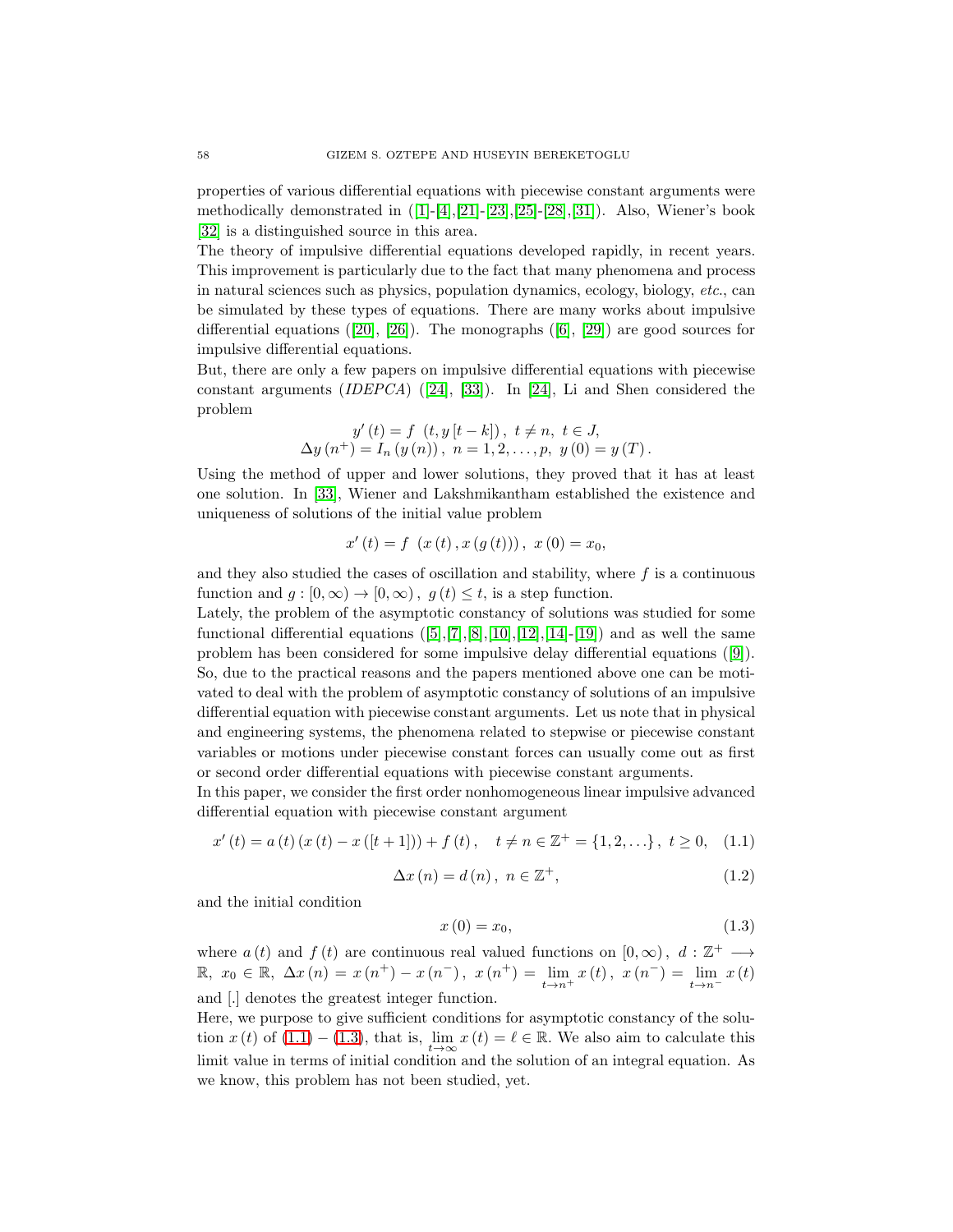**Definition 1.1.** A function  $x(t)$  defined on  $[0, \infty)$  is said to be a solution of  $(1.1)$  $(1.1)$ − (1.[3\)](#page-1-1) if it satisfies the following conditions:

(i)  $x : [0, \infty) \to \mathbb{R}$  is continuous with the possible exception of the points  $t \in \mathbb{Z}^+$ , (ii) x(t) is right continuous and has left-hand limits at the points  $t \in \mathbb{Z}^+$ ,

(iii) x'(t) exists for every  $t \in [0, \infty)$  with the possible exception of the points  $t \in \mathbb{Z}^+$ where one-sided derivatives exist,

(iv)  $x(t)$  satisfies [\(1](#page-1-0).1) for any  $t \in (0,\infty)$  with the possible exception of the points  $t \in \mathbb{Z}^+,$ 

(v)  $x(t)$  satisfies [\(1](#page-1-2).2) for every  $t = n \in \mathbb{Z}^+,$ 

 $(vi)$   $x(0) = x_0$ .

Before given the main results we can prove the existence and uniqueness of solutions  $of (1.1) - (1.3)$  $of (1.1) - (1.3)$  $of (1.1) - (1.3)$  $of (1.1) - (1.3)$ :

**Theorem 1.1.** The initial value problem  $(1.1) - (1.3)$  $(1.1) - (1.3)$  $(1.1) - (1.3)$  $(1.1) - (1.3)$  has a unique solution on  $[0, \infty)$ .

*Proof.* For  $t \in [0, 1)$ , [\(1](#page-1-0).1) can be written as

$$
x'(t) = a(t) (x(t) - x(1)) + f(t).
$$

Integrating both sides from 0 to t,

<span id="page-2-0"></span>
$$
x(t) = \exp\left(\int_0^t a(u) du\right) x_0 + \left(1 - \exp\left(\int_0^t a(u) du\right)\right) x(1)
$$

$$
+ \int_0^t \exp\left(\int_s^t a(u) du\right) f(s) ds. \tag{1.4}
$$

By using impulse condition (1.[2\)](#page-1-2) for  $n = 1$ , we obtain

$$
x(1) = x(1^{-}) + d(1).
$$

From [\(1](#page-2-0).4),

<span id="page-2-1"></span>
$$
x(1) = x_0 + \int_0^1 \exp\left(-\int_0^s a(u) \, du\right) f(s) \, ds + \exp\left(-\int_0^1 a(u) \, du\right) d(1). \tag{1.5}
$$

Substituting  $(1.5)$  $(1.5)$  into  $(1.4)$  $(1.4)$ , we have

$$
x(t) = \exp\left(\int_{0}^{t} a(u) du\right) x_0
$$
  
+ 
$$
\left(1 - \exp\left(\int_{0}^{t} a(u) du\right)\right) \left(x_0 + \int_{0}^{1} \exp\left(-\int_{0}^{s} a(u) du\right) f(s) ds
$$
  
+ 
$$
\exp\left(-\int_{0}^{1} a(u) du\right) d(1)\right) + \int_{0}^{t} \exp\left(\int_{s}^{t} a(u) du\right) f(s) ds.
$$
 (1.6)

For  $t \in [1, 2)$ ,  $(1.1)$  $(1.1)$  is reduced to

$$
x'(t) = a(t) (x(t) - x(2)) + f(t).
$$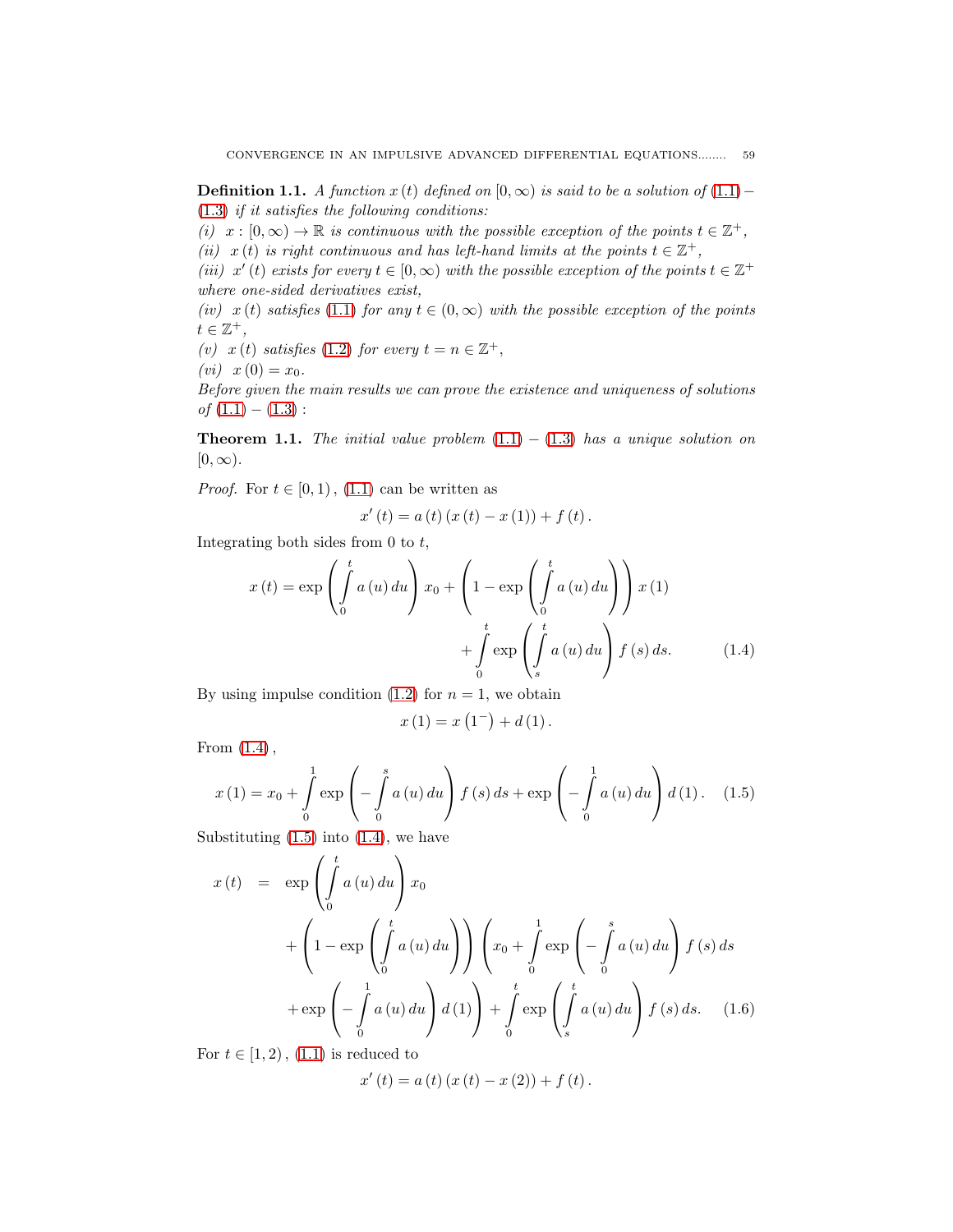Integrating both sides from 1 to  $t$ ,

<span id="page-3-0"></span>
$$
x(t) = \exp\left(\int_{1}^{t} a(u) du\right) x(1) + \left(1 - \exp\left(\int_{1}^{t} a(u) du\right)\right) x(2) + \int_{1}^{t} \exp\left(\int_{s}^{t} a(u) du\right) f(s) ds. \quad (1.7)
$$

From the impulse condition  $(1.2)$ , for  $n = 2$ , we have

$$
x(2) = x(2^{-}) + d(2).
$$

By using [\(1](#page-3-0).7),

<span id="page-3-1"></span>
$$
x(2) = x(1) + \int_{1}^{2} \exp\left(-\int_{1}^{s} a(u) \, du\right) f(s) \, ds + \exp\left(-\int_{1}^{2} a(u) \, du\right) d(2). \tag{1.8}
$$

Substituting  $(1.5)$  $(1.5)$  and  $(1.8)$  into  $(1.7)$  $(1.7)$ 

$$
x(t) = \exp\left(\int_{1}^{t} a(u) du\right) \left(x_{0} + \int_{0}^{1} \exp\left(-\int_{0}^{s} a(u) du\right) f(s) ds
$$
  
+ 
$$
\exp\left(-\int_{0}^{1} a(u) du\right) d(1)\right)
$$
  
+ 
$$
\left(1 - \exp\left(\int_{1}^{t} a(u) du\right)\right) \left(x_{0} + \int_{0}^{1} \exp\left(-\int_{0}^{s} a(u) du\right) f(s) ds
$$
  
+ 
$$
\exp\left(-\int_{0}^{1} a(u) du\right) d(1) + \int_{1}^{2} \exp\left(-\int_{1}^{s} a(u) du\right) f(s) ds
$$
  
+ 
$$
\exp\left(-\int_{1}^{2} a(u) du\right) d(2)\right) + \int_{1}^{t} \exp\left(\int_{s}^{t} a(u) du\right) f(s) ds.
$$
 (1.9)

Following this way and using mathematical induction method, we obtain that

$$
x(t) = \exp\left(\int_{n}^{t} a(u) du\right) x(n) + \left(1 - \exp\left(\int_{n}^{t} a(u) du\right)\right) x(n+1)
$$

$$
+ \int_{n}^{t} \exp\left(\int_{s}^{t} a(u) du\right) f(s) ds
$$

for  $n \leq t < n + 1$ , where

$$
x(n) = x_0 + \sum_{r=0}^{n-1} \left( \int_{r}^{r+1} \exp\left(-\int_{r}^{s} a(u) \, du\right) f(s) \, ds + \exp\left(-\int_{r}^{r+1} a(u) \, du\right) d(r+1) \right). \tag{1.10}
$$

Therefore, the problem  $(1.1) - (1.3)$  $(1.1) - (1.3)$  $(1.1) - (1.3)$  has the unique solution defined on  $[0, \infty)$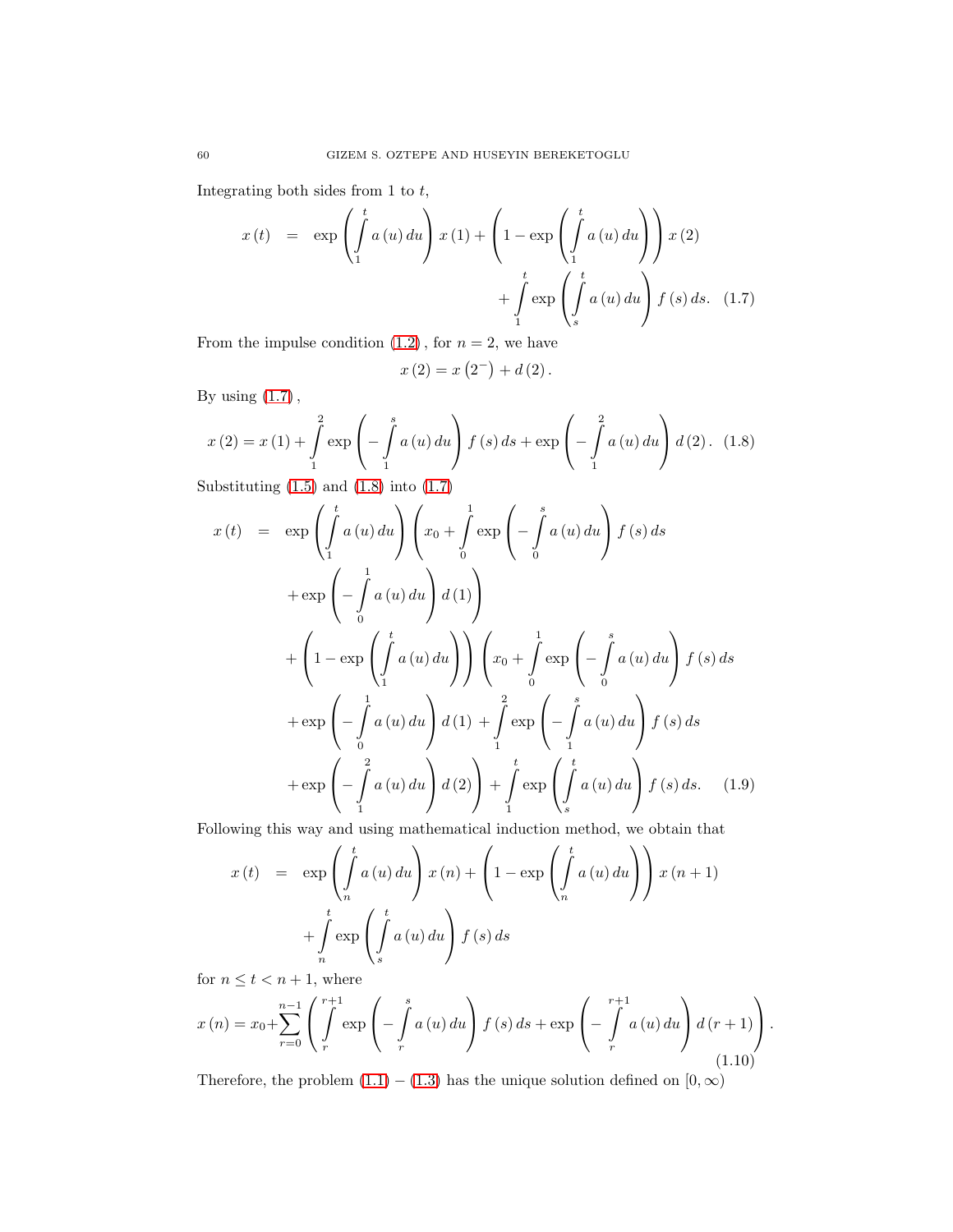<span id="page-4-1"></span>
$$
x(t) = \exp\left(\int_{[t]}^{t} a(u) du\right) \left\{x_0 + \sum_{r=0}^{[t-1]} \left(\int_{r}^{r+1} \exp\left(-\int_{r}^{s} a(u) du\right) f(s) ds + \exp\left(-\int_{r}^{r+1} a(u) du\right) d(r+1)\right)\right\}
$$
  
+ 
$$
\left(1 - \exp\left(\int_{[t]}^{t} a(u) du\right) d(r+1)\right) \left\{x_0 + \sum_{r=0}^{[t]} \left(\int_{r}^{r+1} \exp\left(-\int_{r}^{s} a(u) du\right) f(s) ds + \exp\left(-\int_{r}^{r+1} a(u) du\right) d(r+1)\right)\right\} + \int_{[t]}^{t} \exp\left(\int_{s}^{t} a(u) du\right) f(s) ds.
$$
(1.11)

$$
\Box
$$

In this while, we note that a straightforward verification shows that the solution of the initial value problem  $(1.1) - (1.3)$  $(1.1) - (1.3)$  $(1.1) - (1.3)$  satisfies the following integral equation

<span id="page-4-0"></span>
$$
x(t) = x_0 + \int_0^t a(s) x(s) ds - \int_0^t a(s) x([s+1]) ds + \int_0^t f(s) ds + \sum_{i=1}^{[t]} d(i) \quad (1.12)
$$

which we use to prove our main results.

This paper is organized as follows. In Section 2, the main results Theorem 2.1 and Theorem 2.2 are presented. Section 3 and Section 4 contain the proofs of main results, respectively and at the end of the Section 4 we give an example. Section 5 is devoted to conclusion.

# 2. Main Results

Our main results are given as follows.

**Theorem 2.1.** Let a (t) and  $f(t)$  be continuous functions on the interval  $[0, \infty)$ . If

(i) 
$$
\int_{0}^{\infty} |a(s)| ds \leq K_1 < \infty,
$$
  
\n(ii) 
$$
\int_{0}^{\infty} |f(s)| ds \leq K_2 < \infty,
$$
  
\n(iii) 
$$
\sum_{i=1}^{\infty} |d(i)| \leq L_1 < \infty,
$$
  
\nthen, the solution  $x(t)$  of (1.1) – (1.3) tends to a constant as  $t \to \infty$ .

**Theorem 2.2.** Suppose that all assumptions of Theorem 2.1 are satisfied. Let  $x(t)$ be the solution of  $(1.1) - (1.3)$  $(1.1) - (1.3)$  and  $\lim_{t \to \infty} x(t) = \ell(x_0)$ .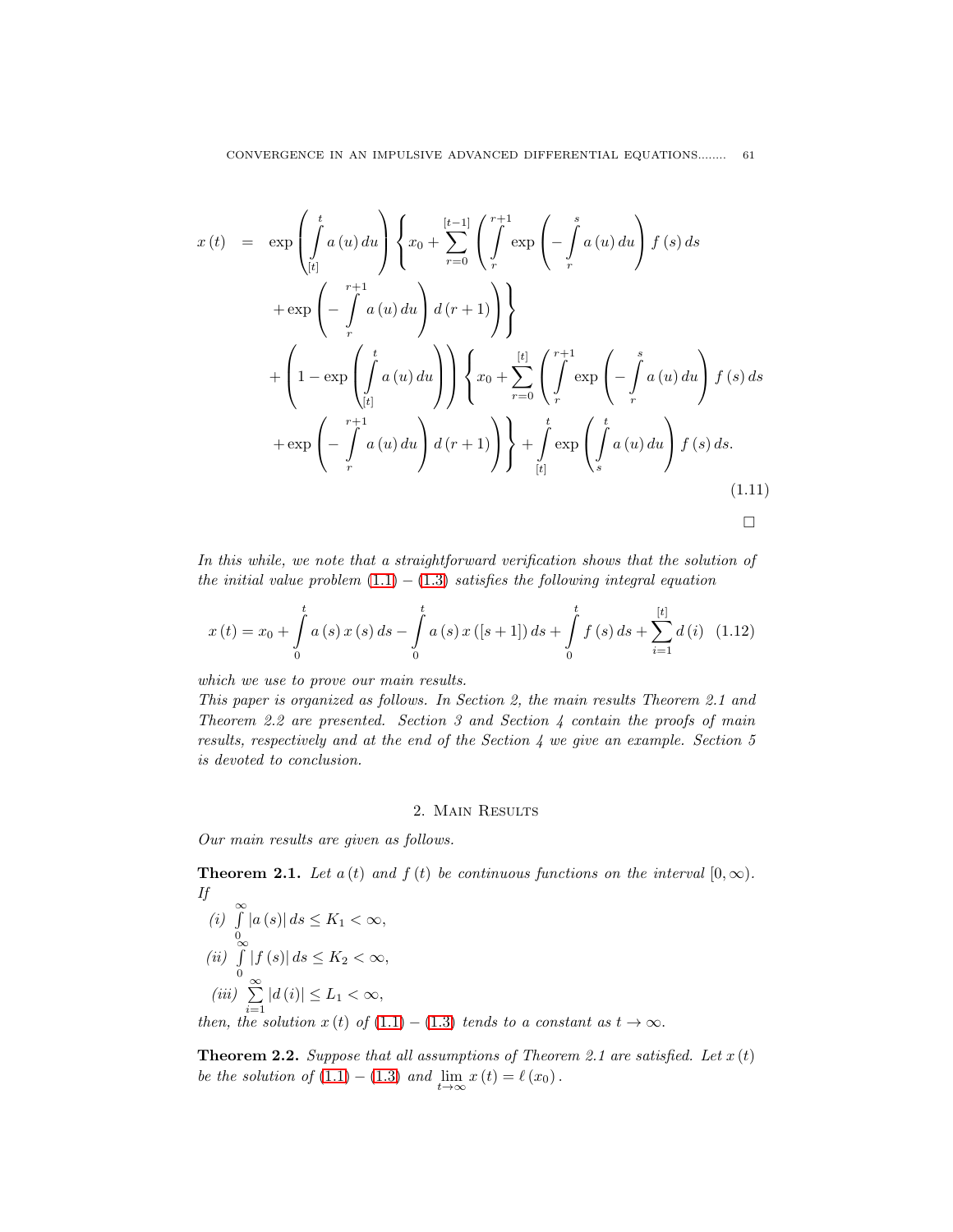If

<span id="page-5-2"></span>
$$
\int_{[t]}^{t} |a(s)| ds \le \rho < 1,
$$
\n(2.1)

then

<span id="page-5-4"></span>
$$
\ell(x_0) = x_0 + \int_{0}^{\infty} y(s) f(s) ds + \sum_{i=1}^{\infty} y(i^{-}) d(i)
$$
 (2.2)

where y is a solution of the integral equation

<span id="page-5-3"></span>
$$
y(t) = 1 - \int_{[t]}^{t} y(s) a(s) ds, t \ge 0.
$$
 (2.3)

and  $y(i^-) = \lim_{t \to i^-} y(t)$ .

# 3. Proof of Theorem 2.1

For the proof of Theorem 2.1 we need the following lemma:

Lemma 3.1. Assume that all hypotheses of Theorem 2.1 are satisfied. Then for a solution  $x(n)$  of the corresponding difference equation

<span id="page-5-0"></span>
$$
x(n+1) = x(n) + \int_{n}^{n+1} \exp\left(-\int_{n}^{s} a(u) du\right) f(s) ds + \exp\left(-\int_{n}^{n+1} a(u) du\right) d(n+1), \quad n \ge 0, \quad (3.1)
$$

there is a positive constant  $\mathcal{L}_2$  such that

<span id="page-5-1"></span>
$$
|x(n)| \le L_2, \ n = 0, 1, 2, \dots \tag{3.2}
$$

*Proof.* The solution  $x(n)$  of Eq.[\(3](#page-5-0).1) is

$$
x(n) = x_0 + \sum_{r=0}^{n-1} \left( \int_{r}^{r+1} \exp\left(-\int_{r}^{s} a(u) du\right) f(s) ds + \exp\left(-\int_{r}^{r+1} a(u) du\right) d(r+1), \quad n \ge 0. \right)
$$
 (3.3)

By the hypotheses of  $(i)$ ,  $(ii)$ ,  $(iii)$ , it is easy to see that

$$
\sum_{r=0}^{\infty} \left( \int_{r}^{r+1} \exp \left( \int_{s}^{r+1} a(u) \, du \right) f(s) \, ds + \exp \left( - \int_{r}^{r+1} a(u) \, du \right) d(r+1) \right) < \infty.
$$

This means that  $\lim_{n\to\infty} x(n) \in \mathbb{R}$  and thus the solution  $x(n)$  is bounded; that is, there is a  $L_2 > 0$  such that [\(3](#page-5-1).2) is satisfied.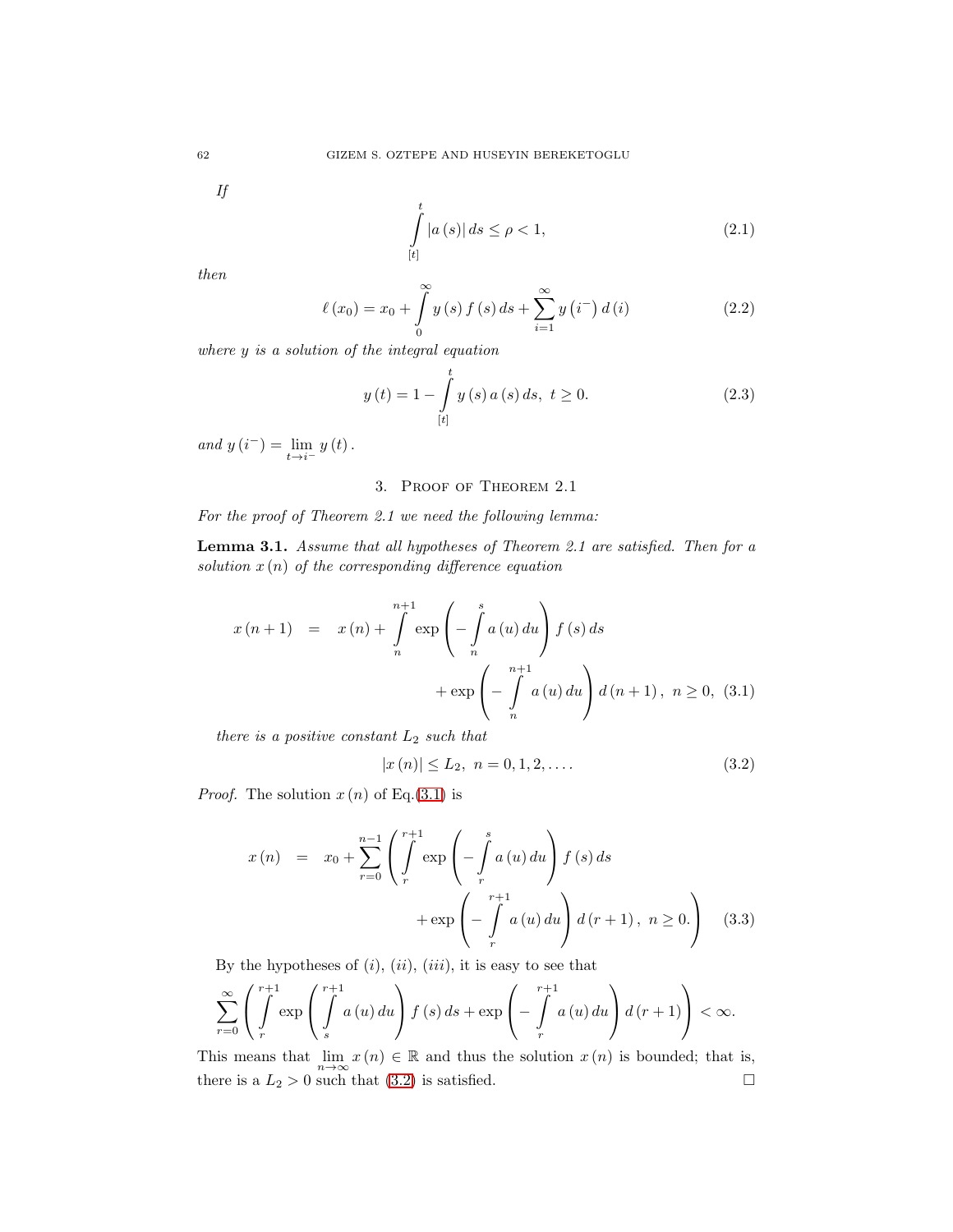Now, we can give the proof of Theorem 2.1.

**Proof of Theorem 2.1.** Let  $x(t)$  be the solution of  $(1.1) - (1.3)$  $(1.1) - (1.3)$ . Then, from (1.[12\)](#page-4-0), we have

$$
|x(t)| \leq |x_0| + \int_0^t |a(s)| |x(s)| ds + \int_0^t |a(s)| |x([s+1])| ds + \int_0^t |f(s)| ds + \sum_{i=1}^{[t]} |d(i)|
$$
  

$$
\leq |x_0| + \int_0^t |a(s)| |x(s)| ds + L_2 \int_0^\infty |a(s)| ds + \int_0^\infty |f(s)| ds + \sum_{i=1}^\infty |d(i)|.
$$

By using  $(i)$ ,  $(ii)$ ,  $(iii)$  and Lemma 3.1, we obtain

$$
|x(t)| \leq c + \int_{0}^{t} |a(s)| |x(s)| ds
$$

where  $c = |x_0| + L_2K_1 + K_2 + L_1$ . Applying Gronwall inequality,

$$
|x(t)| \leq c \exp \left(\int_{0}^{t} |a(s)| ds\right) \leq c \exp \left(\int_{0}^{\infty} |a(s)| ds\right).
$$

Hence,  $x(t)$  is bounded on the interval  $[0, \infty)$ ; that is,

<span id="page-6-0"></span>
$$
|x(t)| \le ce^{K_1} \le M, \ t \ge 0,
$$
\n(3.4)

where  $M = \max\left\{L_2, ce^{K_1}\right\}.$ On the other hand, by  $(1.12)$  $(1.12)$ ,

$$
|x(t) - x(s)| \leq \int_{s}^{t} |a(u)| |x(u)| du + \int_{s}^{t} |a(u)| |x([u+1])| du
$$
  
+ 
$$
\int_{s}^{t} |f(u)| du + \sum_{i=[s]+1}^{[t]} |d(i)| \qquad (3.5)
$$

for  $0 \leq s \leq t < \infty$ . Using  $(3.2)$  $(3.2)$  and  $(3.4)$  $(3.4)$ , we have

$$
|x(t) - x(s)| \le 2M \int_{s}^{\infty} |a(u)| du + \int_{s}^{\infty} |f(u)| du + \sum_{i= [s]+1}^{\infty} |d(i)|.
$$

Because of  $(i)$ ,  $(ii)$  and  $(iii)$ ,

$$
\lim_{s \to \infty} |x(t) - x(s)| = 0.
$$

So, by the Cauchy convergence criterion,  $\lim_{t\to\infty} x(t) \in \mathbb{R}$ .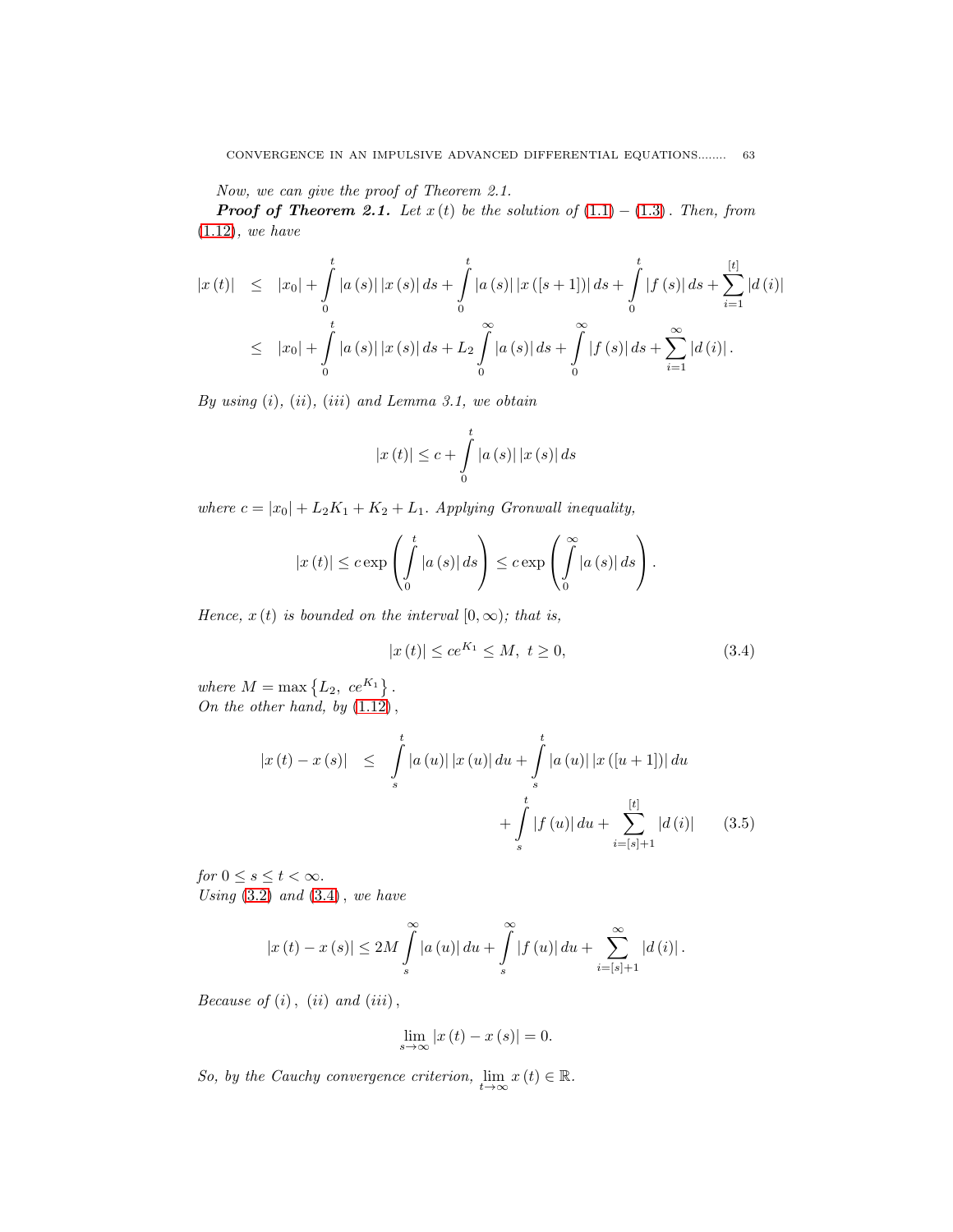#### 4. Proof of Theorem 2.2

The proof of Theorem 2.2 is based on the technique presented in  $[8]$ . Therefore, it is necessary to prove the following theorem and lemmas. But, we first demonstrate the notation of the set of piecewise right continuous functions by  $PRC([0,\infty), \mathbb{R})$ :  $\varphi \in PRC([0,\infty), \mathbb{R})$  implies that  $\varphi : [0,\infty) \to \mathbb{R}$  is continuous for  $t \in [0,\infty)$ ,  $t \neq$  $n \in \mathbb{Z}^+$ , and is right continuous for  $t = n \in \mathbb{Z}^+$ .

**Theorem 4.1.** Suppose a (t) is continuous on  $[0, \infty)$  and  $(2.1)$  $(2.1)$  is satisfied. Then, there is a unique bounded function  $y \in PRC([0,\infty), \mathbb{R})$  such that Eq.[\(2](#page-5-3).3) holds.

Proof. Let us consider the Banach space

$$
B = \left\{ y \in PRC\left( [0, \infty) , \mathbb{R} \right) : |y|_B \le \lambda, \ \lambda \ge \frac{1}{1 - \rho} \right\}
$$

where  $\rho \in (0,1)$  is the same as in  $(2.1)$  and

$$
|y|_{B} = \sup_{t \geq 0} |y(t)|, y \in B.
$$

For  $y \in B$  and  $t \geq 0$ , let us define the following operator

$$
Ty(t) = 1 - \int_{[t]}^{t} y(s) a(s) ds.
$$

It can be easily shown that for  $n \in \mathbb{Z}^+$ 

$$
Ty (n^{+}) = \lim_{t \to n^{+}} Ty (t) = 1 = Ty (n),
$$
  

$$
Ty (n^{-}) = \lim_{t \to n^{-}} Ty (t) = 1 - \int_{n^{-}}^{n} y (s) a (s) ds
$$

and for  $t_* \in (n, n+1)$ 

$$
Ty(t_{*}^{+}) = Ty(t_{*}^{-}) = Ty(t_{*}).
$$

So,  $Ty \in PRC([0,\infty),\mathbb{R})$ . Moreover, from  $(2.1)$ ,

$$
|Ty|_B \le 1 + \rho |y|_B \le \lambda,
$$

that is,  $T$  takes the bounded functions of  $B$  into  $B$ . Hence  $T$  maps  $B$  into itself. On the other hand, for y and  $z \in B$ 

$$
|Ty - Tz|_{B} \le \rho |y - z|_{B}.
$$

Since  $0 < \rho < 1$ ,  $T : B \to B$  is a contraction. Therefore, by the well known Banach fixed point theorem, there is a unique piecewise right continuous and bounded solution of Eq.[\(2](#page-5-3).3).

**Lemma 4.1.** Under the hypotheses of Theorem 4.1, the solution y of the integral equation [\(2](#page-5-3).3) satisfies the following adjoint equation:

$$
\begin{cases}\n y'(t) = -y(t) a(t), \ t \neq n, \ t \geq 0, \\
 \Delta y(n) = \int_{n-1}^{n} y(s) a(s) ds, \ n \in \mathbb{Z}^{+}.\n\end{cases}
$$
\n(4.1)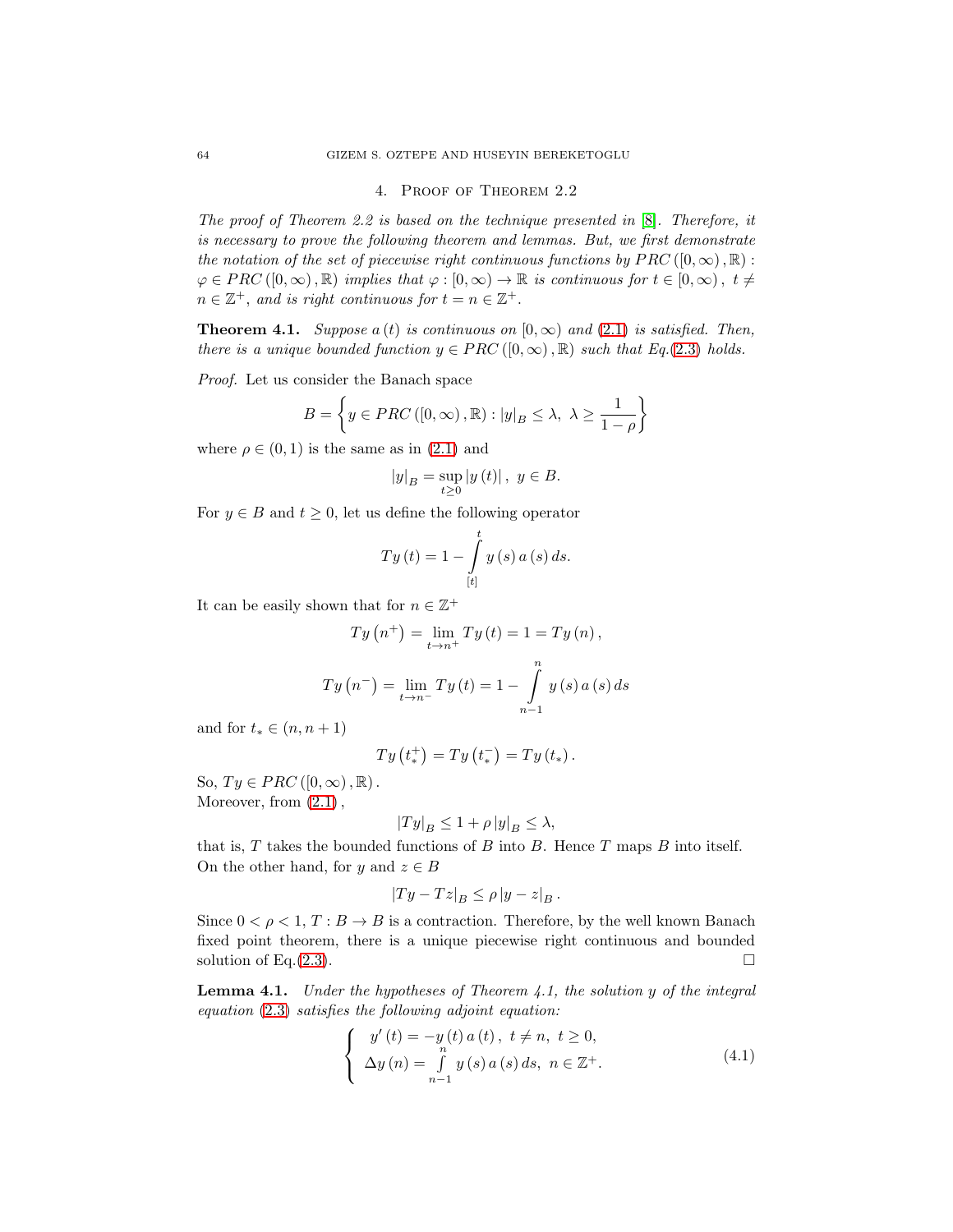*Proof.* Taking the derivative of [\(2](#page-5-3).3) for  $t \in (n, n + 1)$ ,  $n \in \mathbb{Z}^+$ , we obtain

$$
y'(t) = -y(t) a(t).
$$

Moreover, we have

$$
\Delta y(n) = y(n^+) - y(n^-)
$$
  
=  $1 - \left(1 - \int_{n-1}^n y(s) a(s) ds\right)$   
=  $\int_{n-1}^n y(s) a(s) ds.$ 

So, the proof is complete.

Now, let us denote the function

<span id="page-8-1"></span>
$$
C(t) = y(t)x(t) + \int_{[t]}^{t} y(s) a(s)x([s+1]) ds, t \ge 0,
$$
\n(4.2)

where y is the solution of Eq.[\(2](#page-5-3).3) and x is the solution of  $(1.1) - (1.3)$  $(1.1) - (1.3)$  $(1.1) - (1.3)$  $(1.1) - (1.3)$  $(1.1) - (1.3)$ .

Lemma 4.2. If the hypotheses of Theorem 4.1 hold, then

<span id="page-8-0"></span>
$$
C(t) = C(0) + \int_{0}^{t} y(s) f(s) ds + \sum_{i=1}^{[t]} y(i^{-}) d(i).
$$
 (4.3)

*Proof.* To obtain  $(4.3)$ , we should prove that  $C(t)$  defined by  $(4.2)$  satisfies

<span id="page-8-4"></span>
$$
\begin{cases}\nC'(t) = y(t) f(t), \ t \neq n, \ t \geq 0, \\
\Delta C(n) = y(n^{-}) d(n), \ n \in \mathbb{Z}^{+}.\n\end{cases} (4.4)
$$

For  $t \in (n, n+1)$ ,  $n \in \mathbb{Z}^+$ , (4.[2\)](#page-8-1) can be written as

<span id="page-8-2"></span>
$$
C(t) = y(t)x(t) + \left(\int_{n}^{t} y(s) a(s) ds\right) x(n+1).
$$
 (4.5)

Differentiating  $(4.5)$  $(4.5)$ , for  $(n, n + 1)$  we get

$$
C'(t) = y'(t) x(t) + y(t) x'(t) + y(t) a(t) x (n + 1)
$$
  
= -y(t) a(t) x(t) + y(t) (a(t) (x(t) - x (n + 1)) + f(t)) + y(t) a(t) x (n + 1)  
= y(t) f(t).

Moreover, from  $(4.2)$ ,

<span id="page-8-3"></span>
$$
\Delta C(n) = C(n^{+}) - C(n^{-})
$$
  
=  $y(n)x(n) - y(n^{-})x(n^{-}) - \left(\int_{n-1}^{n} y(s) a(s) ds\right) x(n).$  (4.6)

$$
\Box
$$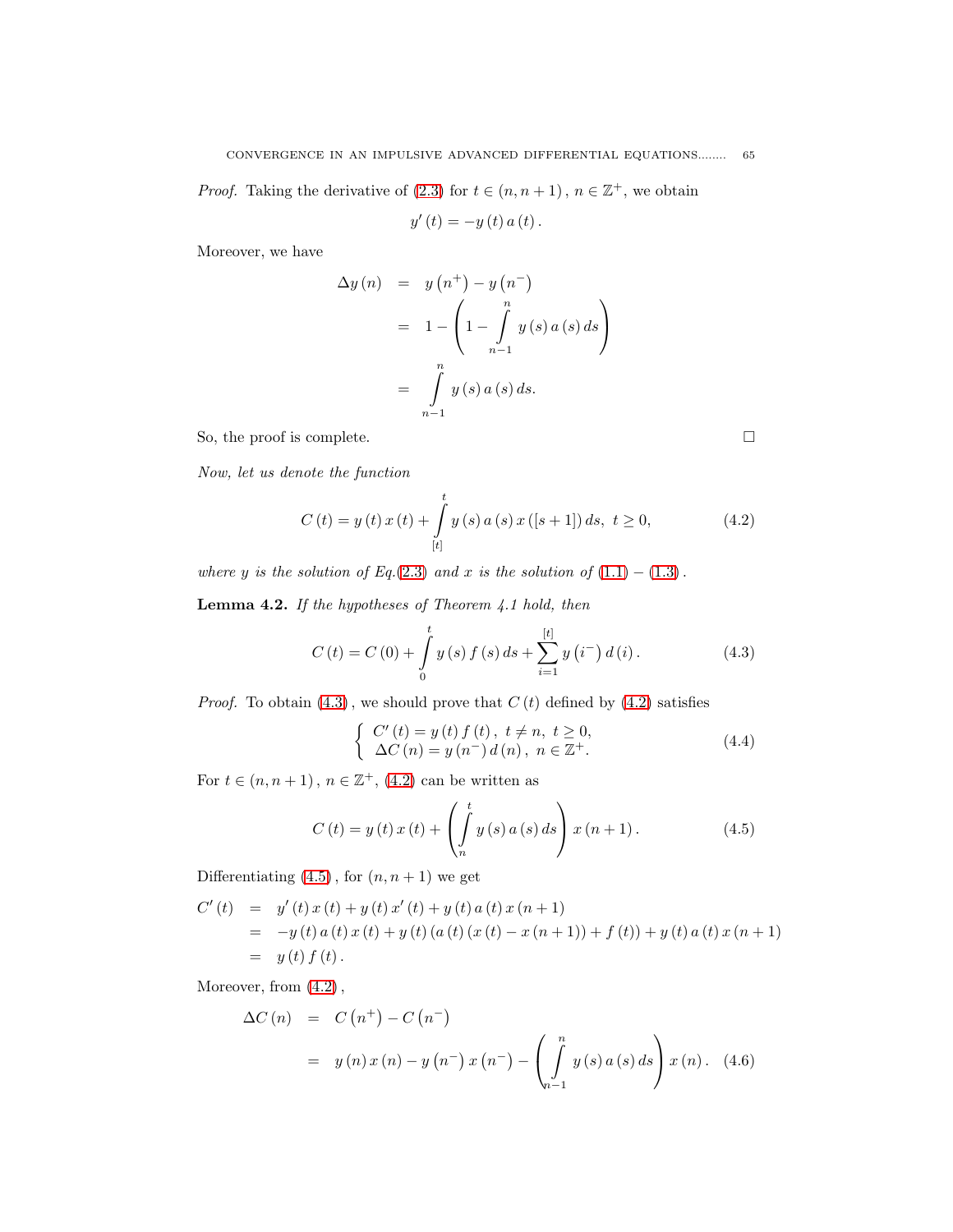Since

$$
y(n) = 1, y(n^{-}) = 1 - \int_{n-1}^{n} y(s) a(s) ds
$$

and

$$
x\left( n^{-}\right) =x\left( n\right) -d\left( n\right) ,
$$

we obtain from (4.[6\)](#page-8-3)  $\Delta C(n) = \begin{pmatrix} n & n \\ 1 & \cdots & n \end{pmatrix}$  $n-1$  $y(s) a(s) ds$   $d(n) = y(n^{-1}) d(n)$ , which completes the proof of [\(4](#page-8-4).4).

Now, integrating both sides of [\(4](#page-8-0).4) from 0 to t, we obtain (4.3).  $\Box$ 

We are now ready to prove the second main result.

**Proof of Theorem 2.2.** Let  $x(t)$  be the solution of  $(1.1) - (1.3)$  $(1.1) - (1.3)$ . It is sufficient to show that

<span id="page-9-0"></span>
$$
\lim_{t \to \infty} x(t) = C(0) + \int_{0}^{\infty} y(s) f(s) ds + \sum_{i=1}^{\infty} y(i^{-}) d(i)
$$
 (4.7)

where  $C(0) = x(0) = x_0$  by [\(4](#page-8-1).2). Indeed, the second hand of (4.[7\)](#page-9-0) is the same as  $\ell(x_0)$  in (2.[2\)](#page-5-4).

By  $(4.3)$  $(4.3)$ , we have for  $t \geq 0$ 

$$
x(t) - C(0) - \int_{0}^{\infty} y(s) f(s) ds - \sum_{i=1}^{\infty} y(i^{-}) d(i)
$$
  
=  $x(t) - \left(C(0) + \int_{0}^{t} y(s) f(s) ds + \sum_{i=1}^{\lfloor t \rfloor} y(i^{-}) d_i\right) - \int_{t}^{\infty} y(s) f(s) ds - \sum_{i=\lfloor t \rfloor + 1}^{\infty} y(i^{-}) d(i)$   
=  $x(t) - C(t) - \int_{t}^{\infty} y(s) f(s) ds - \sum_{i=\lfloor t \rfloor + 1}^{\infty} y(i^{-}) d(i).$ 

Using (4.[2\)](#page-8-1), it follows for  $t \geq 0$ 

<span id="page-9-1"></span>
$$
x(t) - C(0) - \int_{0}^{\infty} y(s) f(s) ds - \sum_{i=1}^{\infty} y(i^{-}) d(i)
$$
  
=  $x(t) - y(t) x(t) - \int_{[t]}^{t} y(s) a(s) x([s+1]) ds$   

$$
- \int_{t}^{\infty} y(s) f(s) ds - \sum_{i=[t]+1}^{\infty} y(i^{-}) d(i).
$$
 (4.8)

On the other hand, multiplying (2.[3\)](#page-5-3) by  $x(t)$ , we obtain for  $t \geq 0$ 

$$
x(t) = y(t) x(t) + \int_{[t]}^{t} y(s) a(s) x(t) ds.
$$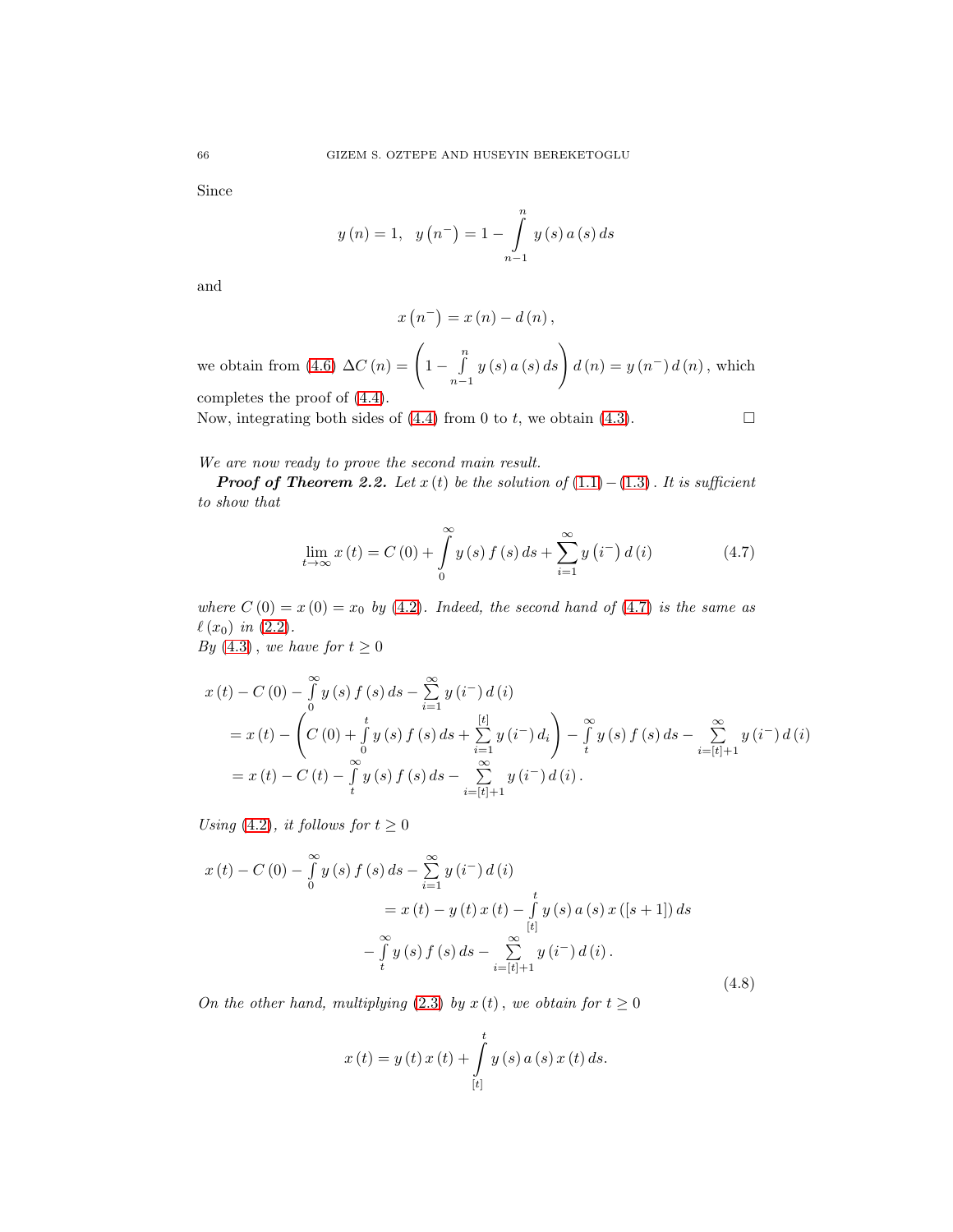Substituting the last expression into (4.[8\)](#page-9-1), we find for  $t \geq 0$ 

<span id="page-10-0"></span>
$$
x(t) - C(0) - \int_{0}^{\infty} y(s) f(s) ds - \sum_{i=1}^{\infty} y(i^{-}) d(i)
$$
  
= 
$$
\int_{[t]}^{t} y(s) a(s) (x(t) - x([s+1])) ds - \int_{t}^{\infty} y(s) f(s) ds - \sum_{i=[t]+1}^{\infty} y(i^{-}) d(i).
$$
 (4.9)

From (4.[9\)](#page-10-0), together with [\(3](#page-6-0).4) and the boundedness of  $y(t)$  on  $[0,\infty)$ , we get for  $t\geq 0$ 

$$
\left| x(t) - C(0) - \int_{0}^{\infty} y(s) f(s) ds - \sum_{i=1}^{\infty} y(i^{-}) d(i) \right|
$$
  
\$\leq |y|\_{B} (2M) \int\_{[t]} |a(s)| ds + |y|\_{B} \int\_{t}^{\infty} |f(s)| ds + |y|\_{B} \sum\_{i=[t]+1}^{\infty} |d(i)|.\$

Taking into account [\(4](#page-8-1).2), it is easily verified that the limit relation (4.[7\)](#page-9-0) reduce to  $(2.2)$  $(2.2)$ . Limiting both sides of the last inequality, as  $t \rightarrow +\infty$ , we have  $(4.7)$  $(4.7)$ . So, the proof is completed.

To illustrate our main results we can give the following example.

Example 4.1. Consider the problem

<span id="page-10-1"></span>
$$
x'(t) = a(t)(x(t) - x([t+1])) + \frac{1}{(2+3t)^2}, \ t \neq n \in \mathbb{Z}^+, \ t \geq 0 \tag{4.10}
$$

$$
\Delta x(n) = \frac{1}{3^n}, \ n \in \mathbb{Z}^+\tag{4.11}
$$

<span id="page-10-2"></span>
$$
x(0) = 3, \t(4.12)
$$

where  $a(t) = \frac{1}{\sqrt{1 - t^2}}$  $\frac{1}{(2+3t)^2}$ . This is a special case of (1.[1\)](#page-1-0)–[\(1](#page-1-1).3). Here, all hypotheses of Theorem 2.1 and 2.2 are satisfied. So, as  $t \to \infty$ , the solution  $x(t)$  of  $(4.10) - (4.12)$  $(4.10) - (4.12)$  $(4.10) - (4.12)$  $(4.10) - (4.12)$ tends to a real constant, say  $\ell(3)$ , which can be calculated by  $(2.2)$  $(2.2)$  as

$$
\ell(3) = 3 + \int_{0}^{\infty} y(s) \frac{1}{(2+3s)^{2}} ds + \sum_{i=1}^{\infty} y(i^{-}) \frac{1}{3^{i}}
$$

where y (t) satisfies the integral equation  $y(t) = 1 - \int_0^t$  $[t]$  $y(s) \frac{1}{\sqrt{s}}$  $\frac{1}{(2+3s)^2}$ ds.

Particularly, if we take  $a(t) = 0$  in (4.[10\)](#page-10-1), then we get  $\ell(3) = \frac{11}{3}$  by [\(2](#page-5-4).2). Also, this limit value can be found by the exact solution

<span id="page-10-3"></span>
$$
x(t) = 3 + \frac{t - [t]}{(2 + 3t)(2 + 3[t])} + \sum_{r=0}^{[t-1]} \frac{1}{(2 + 3r)(5 + 3r)} + \sum_{r=1}^{[t]} \frac{1}{3^r}.
$$
 (4.13)

Finally, for this example the following figure shows the behavior of the exact solution  $(4.13)$  $(4.13)$  on the interval  $[0, 30]$ .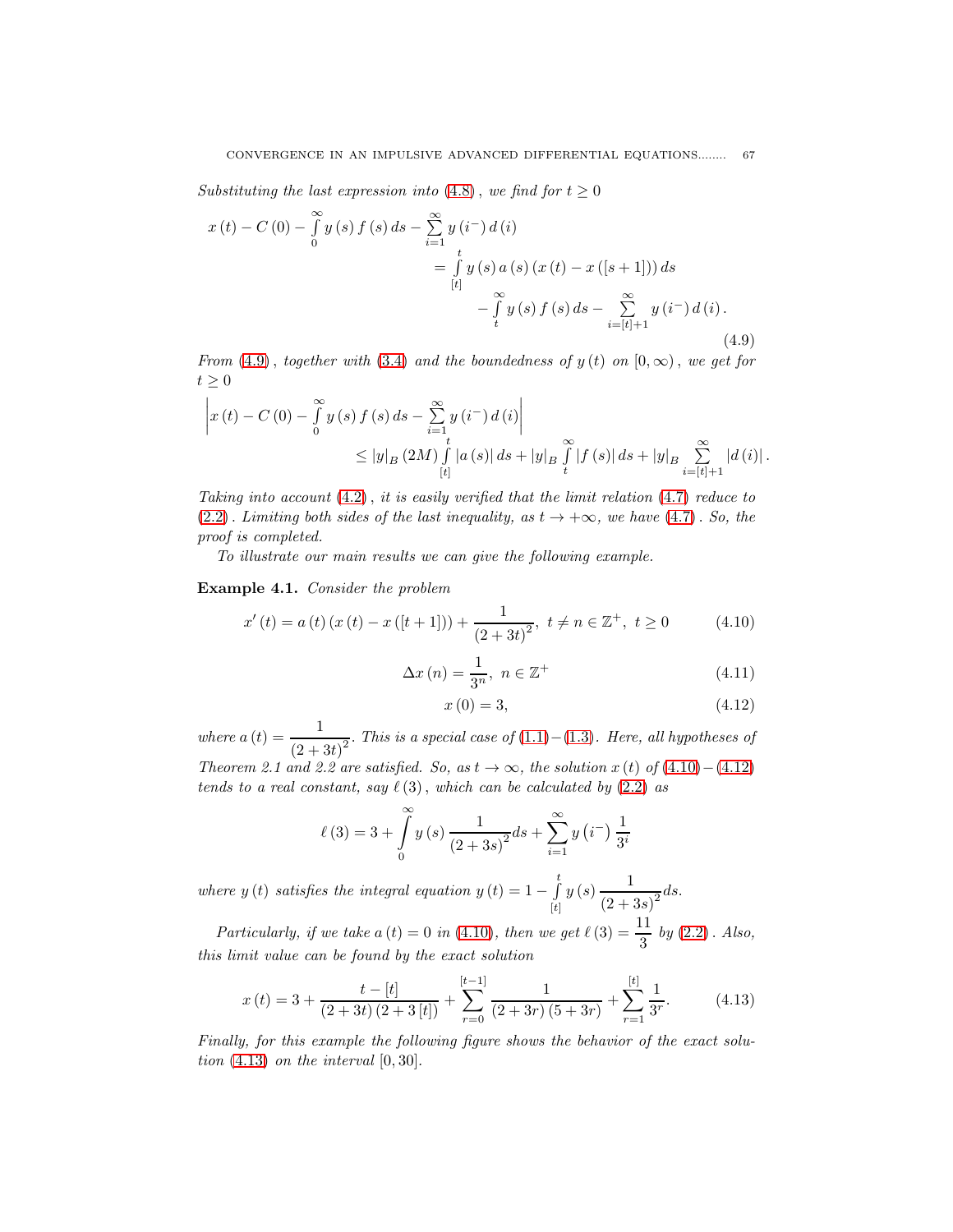

## 5. Conclusion

In this paper, we stated the existence and uniqueness of the solution of the initial value problem  $(1.1) - (1.3)$  $(1.1) - (1.3)$  $(1.1) - (1.3)$  $(1.1) - (1.3)$ . Moreover, we showed that the limit of this solution is a real constant and also we presented a formula for this limit value. It should be emphasized that using the exact solution  $x(t)$  of  $(1.1) - (1.3)$  $(1.1) - (1.3)$  $(1.1) - (1.3)$  to compute its limit value might be difficult. So, for the calculation of the limit of  $x(t)$ , it is better to use the formula [\(2](#page-5-4).2).

Furthermore, it is worth to say that in addition to the hypotheses of Theorem 2.2, if we assume  $x_0 + \int_0^\infty$ 0  $y(s) f(s) ds + \sum_{i=1}^{\infty}$  $\sum_{i=1}$  $y(i^-) d(i) = 0$ , then the solution of  $(1.1) - (1.3)$  $(1.1) - (1.3)$  $(1.1) - (1.3)$  $(1.1) - (1.3)$  $(1.1) - (1.3)$  $x(t)$  goes to zero, as  $t \to \infty$ .

On the other hand, if  $d(n) = 0$ , then the problem  $(1.1) - (1.3)$  $(1.1) - (1.3)$  $(1.1) - (1.3)$  reduces to

<span id="page-11-0"></span>
$$
\begin{cases}\nx'(t) = a(t) (x(t) - x([t+1])) + f(t) \\
x(0) = x_0\n\end{cases}
$$
\n(5.1)

which is a continuous dynamical system, i.e. it does not include any impulses. Indeed, the solution  $x(t)$  of (5.[1\)](#page-11-0) can be obtained by putting  $d(n) = 0$  in (1.[11\)](#page-4-1)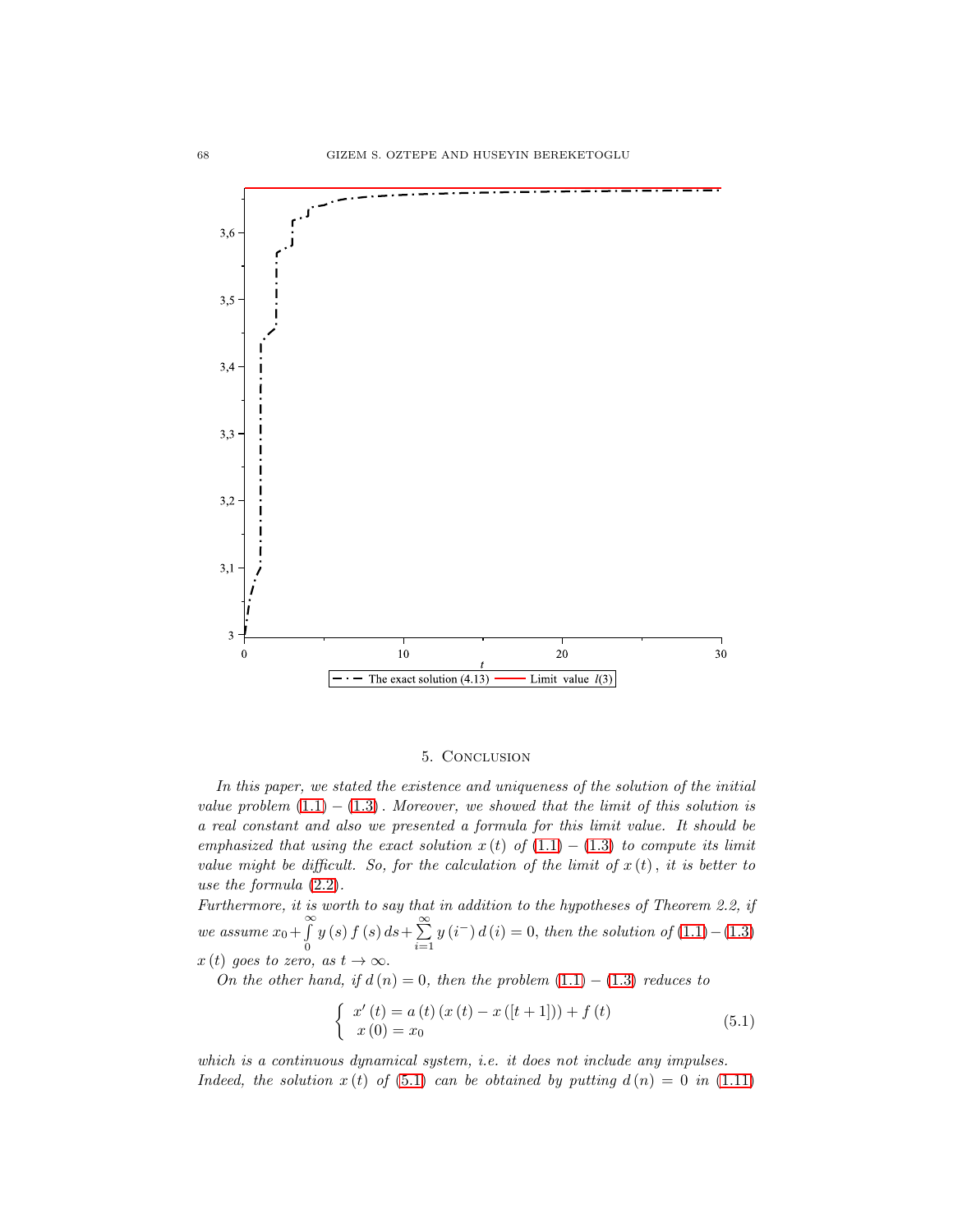which is continuous on the interval  $[0, \infty)$ . In this case, the limit value  $\ell(x_0)$  is

$$
\lim_{t \to \infty} x(t) = \ell(x_0) = x_0 + \int_{0}^{\infty} y(s) f(s) ds
$$

where y (t) is the solution of  $y(t) = 1 - \int_0^t$  $[t]$  $y(s) a(s) ds.$ 

Finally, we note that if  $f(t) \equiv 0$ , then the unique solution of [\(5](#page-11-0).1) is constant,  $x(t) \equiv x_0$ .

Acknowledgements. We would like to thank the referees for their valuable and constructive comments.

#### **REFERENCES**

- <span id="page-12-2"></span>[1] A.R. Aftabizadeh and J. Wiener, Oscillatory and periodic solutions for systems of two first order linear differential equations with piecewise constant argument, Appl. Anal.*,* 26(1988), 327-333.
- [2] A.R. Aftabizadeh, J. Wiener and J.Ming Xu, Oscillatory and periodic solutions of delay differential equations with piecewise constant argument, Proc. of American Math. Soc.*,* 99(1987), 673-679.
- [3] M. U. Akhmet, Integral manifolds of differential equations with piecewise constant argument of generalized type, Nonlinear Anal., 66 (2)(2007), 367–383.
- <span id="page-12-3"></span>[4] M. U. Akhmet, On the reduction principle for differential equations with piecewise constant argument of generalized type, J. Math. Anal. Appl.,  $336$   $(1)(2007)$ ,  $646-663$ .
- <span id="page-12-5"></span>[5] O. Arino and M. Pituk, More on linear differential systems with small delays, J. Differential Equ., 170(2001), 381–407.
- <span id="page-12-4"></span>[6] D.D. Bainov and P. S. Simeonov, Impulsive Differential Equations, Asymptotic Properties of the Solutions, World Scientific Singapore, 1995.
- <span id="page-12-6"></span>[7] J. Bastinec, J. Diblik, and Z. Smarda, Convergence tests for one scalar differential equation with vanishing delay, Arch. Math. (Brno), 36(2000), 405–414, CDDE issue.
- <span id="page-12-7"></span>[8] H. Bereketoglu and M. Pituk, Asymptotic constancy for nonhomogeneous linear differential equations with unbounded delays, Discrete and Continuous Dynamical Systems, A Supplement Volume(2003), 100–107.
- <span id="page-12-11"></span>[9] H. Bereketoglu and F. Karakoc, Asymptotic constancy for impulsive delay differential equations, Dynam. Systems Appl., 17(1)(2008), 71–83.
- <span id="page-12-8"></span>[10] L. Berezansky, J. Diblik, M. Ruzickova and Z. Suta, Asymptotic convergence of the solutions of a discrete equation with two delays in the critical case, Abstr. Appl. Anal., Art. ID 709427(2011), 15 pp.
- <span id="page-12-1"></span>[11] S. Busenberg and K.L. Cooke, Models of vertically transmitted diseases with sequentialcontinuous dynamics, in "Nonlinear Phenomena in Mathematical Sciences" (Ed. by V. Lakshmikantham) pp. 179-187, Academic Press New York, 1982.
- <span id="page-12-9"></span>[12] J. Cermak, Asymptotic behavior of solutions of some differential equations with an unbounded delay, E.J. Qualitative Theory of Diff. Equ., 2(2000), 1–8.
- <span id="page-12-0"></span>[13] K.L. Cooke and J. Wiener, Retarded differential equations with piecewise constant delays, J. Math. Anal. Appl*.,* 99(1984), 265-297.
- <span id="page-12-10"></span>[14] J. Diblik, Behaviour of solutions of linear differential equations with delay, Archivum Mathematicum (Brno), 34(1998), 31–47.
- [15] J. Diblik, A criterion for convergence of solutions of homogeneous delay linear differential equations, Anal. Polon. Mat., LXXII.(2)(1999), 115–130.
- [16] J. Diblik, Asymptotic convergence criteria of solutions of delayed functional differential equations, J. Math. Anal. Appl., 274 (1)(2002), 349–373.
- [17] J. Diblik and M. Ruzickova, Convergence of the solutions of the equation  $y'(t)$  =  $\beta(t) [y(t-\delta) - y(t-\tau)]$  in the critical case, J. Math. Anal. Appl., 331 (2)(2007), 1361– 1370.
- [18] J. Diblík, M. Ruzickova and Z. Suta, Asymptotical convergence of the solutions of a linear differential equation with delays, Adv. Difference Equ., Art. ID 749852(2010), 12 pp.